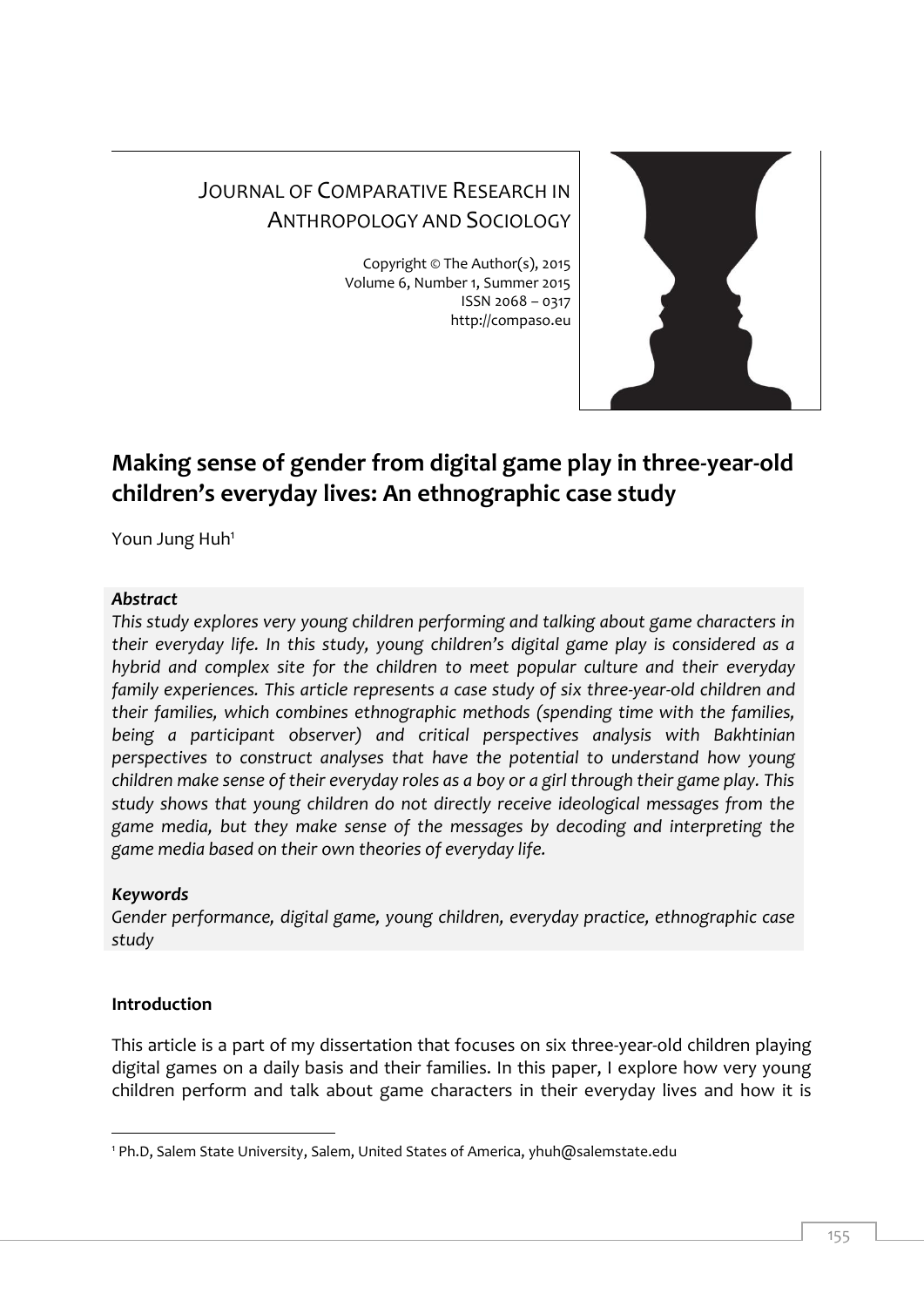related to their gender identities. In this study, I consider young children's digital game play as a hybrid and complex site of interaction between children, popular culture, and their local experiences with their families. I combine ethnographic methods (spending time with the families, being a participant observer, and informal interviewing) and *critical analysis with Bakhtinian perspectives* to construct analyses that have the potential to contribute to the understanding of young children and how they make sense of their identities as a boy or a girl through their game play.

There have been many studies addressing gender differences in children's game selection, use, and play performance (Cooper 2006; Dill and Thill 2007; Goldstein 1994, Kafai 1998; Lucas and Sherry 2004; Walkerdine 2006). In the early years of video game studies, most studies tended to focus on the differences between boys and girls in access to technology; the issue of the digital divide between boys and girls has often been mentioned in digital game studies (Cooper 2006; Provenzo 1991). Similarly, the maledominated digital game market and underrepresented female game characters in most popular video games have often been discussed in these studies (Jansz and Martis 2007). The grounded assumption in these studies is that females are deficient at using technology and considered to be lacking interest in digital game play in comparison to their male peers.

However, the emerging pink markets in digital industries disprove these traditional views on girls' game play and question the simple comparison between boys and girls in terms of technology use (Kafai 1998; Cassell and Jenkins 1998). 'Girls are not uninterested in video games or interactive technology; they are simply interested in other features.' (Kafai 1998: 110) Walkerdine (2006) also states that girls are also active game players who take pleasure from winning and mastering game skills in order to achieve their goal, just as boys do, but they do not give up on displaying their femininity while they play games, thus forming the basis for defining fundamental differences between boys and girls in their game play.

Current game studies have shown more of a focus on digital game media effects on young children's gender socialization. A great deal of research has viewed digital game media as a site for reproducing stereotyped gender roles in children (Dill et al. 2005; Leonard 2003; Williams et al. 2009). For example, by using content analysis of video game characters Williams et al. (2009) argue that the appearance of game characters might affect game players' perceptions of gender, race, and age. Also, Leonard (2003: 1) sees digital games as 'sophisticated vehicles inhabiting and disseminating racial, gender, or national meanings.' Dill and Thill (2007) point to the important role of video games as agents of socialization by analyzing game characters in video game magazines and advertisements. Overall, these views tend to explain the potential harm of digital games on young children by analyzing game media content, not by examining what happens while young children are playing (Walkerdine 2006). This results in describing young children as passive victims of digital media.

According to Buckingham (2007), with new digital technology and interactive media, young children are no longer passive audiences; they are able to make and remake their own media by using digital contents. Tobin and Henward (2011: 2) argue: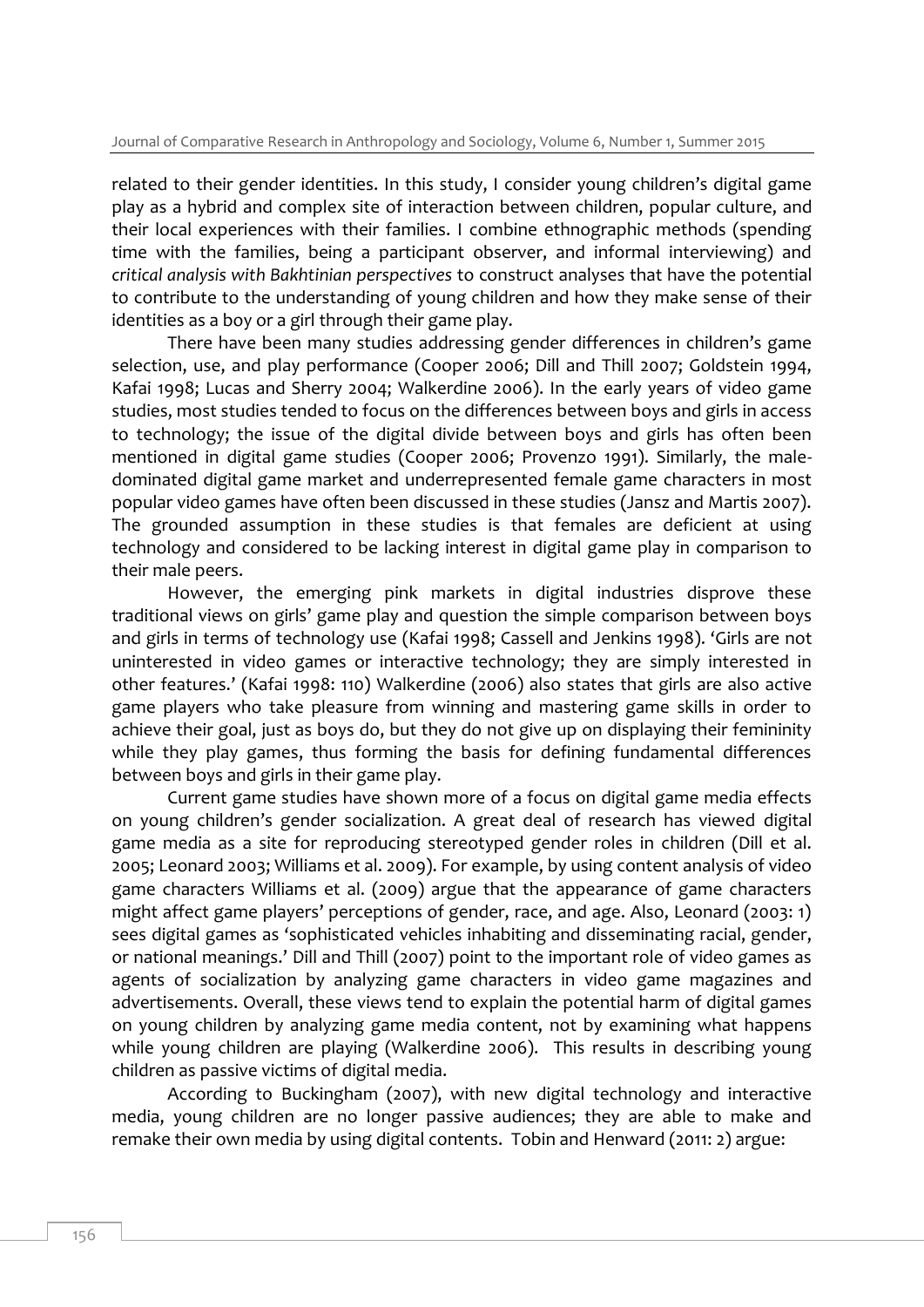'a growing area of media research is on how young people not only consume commercially produced media, but also creatively use the content and genres of mass media texts to re-mix and in other ways produce their own media products'.

To overcome traditional views on young children's digital game play, researchers are attempting to examine the interrelations between digital games and young children as they take in consideration the context in which the children play games. Tobin (2000) includes the voices of young children talking about digital media as an analytical tool, seeking to understand the global discourses found in many types of digital media. According to Tobin (2000: 30), children do not passively accept ideological messages from digital media by imitating game characters, but rather they make sense of the messages through 'the complex interplay of media content with children's preexisting knowledge, concerns, and anxieties as mediated by their social interactions in specific local communities.' This means that the number of digital equipment or violent game content alone do not explain the meaning of performing gender in young children's game play.

West and Zimmerman (1978: 130) point out that doing gender, the act of creating gender differences, is "an ongoing activity embedded in everyday interaction." Mass media delivering popular culture might be a source of displaying or performing gender, but doing gender requires that individuals interpret and apply gender to their everyday lives, thus developing a framework for being through the lens of gender.

Following Tobin, West and Zimmerman, I see digital games as more than just a medium for delivering global meaning to players, but rather as a site where young children make sense of their everyday lives by interplaying with the messages from the games. To shed light on and move beyond the current issues of the digital divide and digital game media's effects on children, I discuss the interplay between the male and female game characters that are presented in digital gaming media and the effect that these meanings have on the three-year-old children and their parents.

To understand the children's conversations and behaviors related to their digital game play, I used Tobin's Bakhtinian text mapping (2000), an extended application of Bakhtinian theories. Tobin (2000) points out that as we trace out children's conversations, it is possible to understand not only how children make sense of digital media, but also to paint a picture of people's tensions in the context of a larger society. In this paper, I will show the various ways in which the children talk about games while also exposing the double-voiced discourse present in these situations, which may be 'a text composed of citations, allusions, and repetitions of the words of others.' (Tobin 2000: 143)

## **Theoretical framework**

To understand the ideological messages circulating in digital games, but given meaning by the local boys and girls, theoretically and methodologically this study employs Bakhtin's notion of heteroglossia (1981), and Tobin's Bakhtinian text mapping.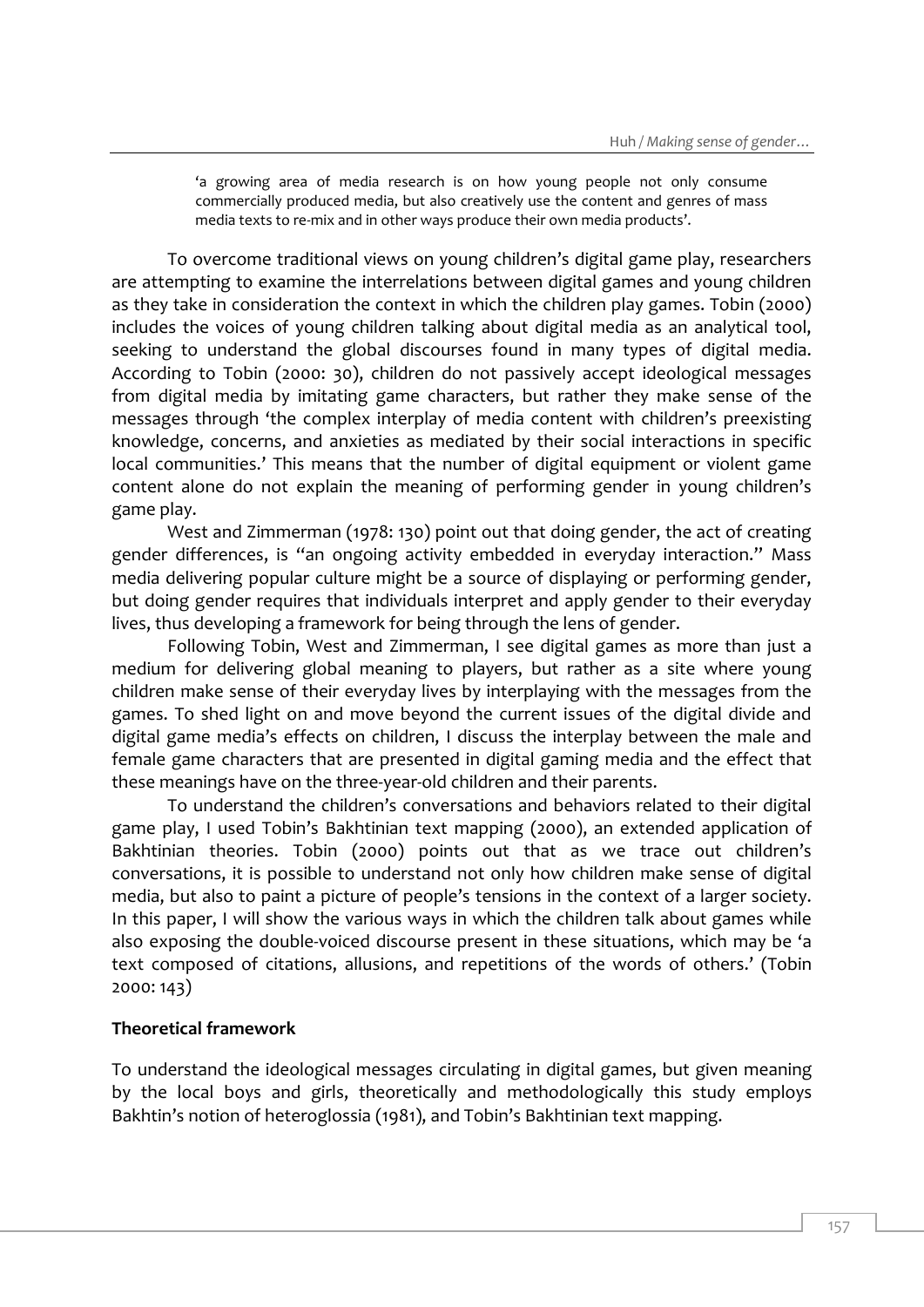Joseph Tobin (2000) in his book *Good Guys Don't Wear Hats*, discusses how local children are surrounded by globally circulating media products. According to Tobin, children draw on their everyday life experiences and local knowledge to understand the global culture coming through digital media. 'The global media culture, as cultural critics point out, is powerful and potentially homogenizing. But this global culture is consumed and given meaning locally.' (Tobin 2000: 149).

The translocal media discourse can also be explained using Bakhtin's notion of heteroglossia. For Baktin (1981: 291), heteroglossia is double voiced discourse that represents 'the coexistence of socio-ideological contradictions between the present and the past, between differing epochs of past, between different socio-ideological groups in the present … and so forth.' Digital game culture, therefore, can be understood as a place that meanings meet and become hybrid.

Digital games not only can leave their media and transform themselves into various genres such as films, advertisements, and magazines but also encompass double meanings that are co-created by the game maker and the player. In heteroglossic digital game culture, the players are not passive consumers but meaning makers.

> 'The word does not exist in a neutral and impersonal language (it is not, after all, out of a dictionary that the speaker gets his words!) but rather it exists in other people's mouths, other people's contexts, serving other peoples intentions: it is from there that one must take the word, and make it one's own.' (Bakhtin 1986: 293-294)

To analyze young children's double-voiced discourse, Tobin uses what he calls 'Bakhtinian text mapping.' The researcher (2000: 143) points out that as we trace out 'citations, allusions, and intertextual associations' in children's conversations, we can reveal not just the children's thoughts about digital media, but also people's tensions, concerns, and world views in the larger society. Mapping children's words is way to understand both the immediate and wider social context in which a particular child speaks. In doing so, children's words, which often seem trivial and not important, become meaningful.

## **Research design and methods**

## *Ethnographic case study*

This study is an ethnographic case study of six three-year-old children playing digital games on a daily basis as well as of their families. I observed three-years-old children for my study because much research indicates that three-year-old is critical age to start video games (e.g., Liberman et al. 2009; Ostrov et al. 2006; Vandewater et al. 2007; Verenikina and Kervin 2011). Also, gaming and entertainment companies have products that are targeted at preschoolers (Huh 2014). As I observe the three-years-old children in this study, I can show how digital games affect young children making sense of their gender.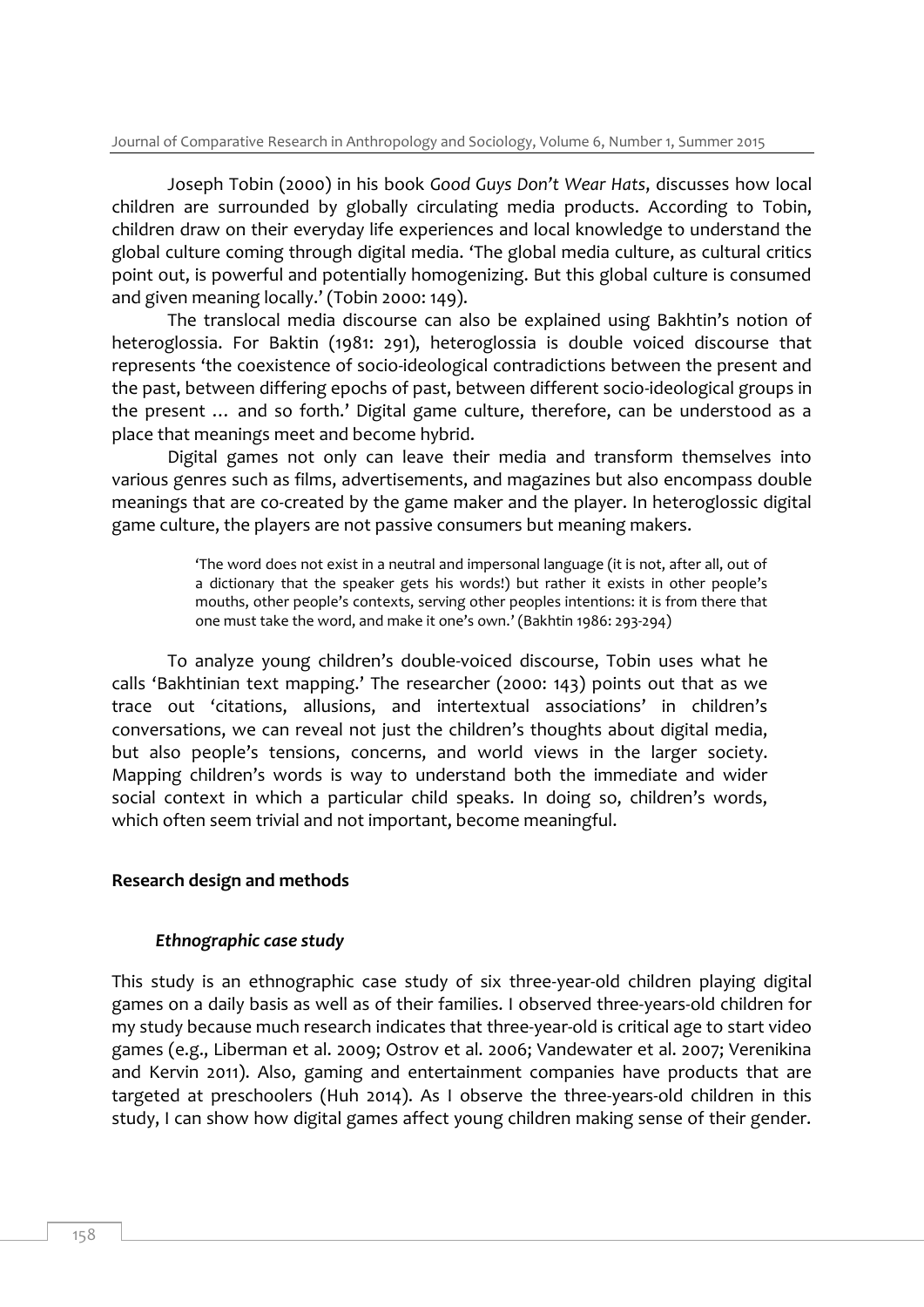My focus is on the three-year-old children and their families, but I have also included the children's conversations and play with their peers that are related to their game play.

I refer to this study as an ethnographic case study because I have attempted to understand young children's digital gaming as a part of contemporary culture through six cases. According to Tobin and Henward (2011: 2), young children's digital activity is a site where various cultures such as young children's culture, popular culture, and domestic culture intersect. Young children's digital gaming is 'not a self-contained culture, but rather one local site in a complex larger society.' (Tobin 2000: 12). By studying the children's digital game play, I can show how it becomes young children's culture in modern society.

All of the six families live in Riverside, California, but I selected six families with various sociocultural backgrounds (e.g., race, socio-economic status, religion, and immigrant status). My intention here is not to generalize about the families in terms of ethnicity or socio-economic status, but rather to explore the various families' practices and relations in conjunction with young children's digital game play and to introduce questions about how different family factors (ethnicity, income, parents' education level, and other factors) interrelate and interplay within young children's digital game play.

I applied the following ethnographic methods in conducting this research: participant observation and informal interviews. According to Varjas et al. (2005: 244), by 'using ethnographic methods […], researchers can expand existing theoretical understandings to reflect both universal and culture-specific (local) aspects of a phenomenon.' By utilizing ethnographic methods in this study, I can show how young children make sense of digital game media containing global messages by using the local knowledge that they have gained from their everyday family lives.

## *Methods*

I observed six children playing digital games six times each, by shadowing their routines (e.g., grocery shopping, playing with peers, seeing a doctor, or playing at home). During each visit, I stayed with the child for at least 4 hours to observe their daily routines and digital gaming activities. These routines were documented through field notes, photography, and videotaping. Also, in order to understand the context in which the children play and talk about their games, I held informal conversations with the parents, asking questions about the children and their thoughts on their children's game play.

The transcripts produced through participant observation, individual interviews, and field notes were coded and then analyzed using Bakhtinian text mapping (Bakhtin 1981; Tobin 2000) that identifies multi-vocal and double-voiced meanings. To analyze the transcripts by using interpretative analysis, I applied the coding development process used by the Child Crossing Border study, which is a multi-sited ethnography (Tobin et al. 2013). I first developed my initial codes based on an etic view (dominant and universal views on young children's digital gaming), and then I recreated the codes and developed subcodes based on my reflections on my observations and interviews. According to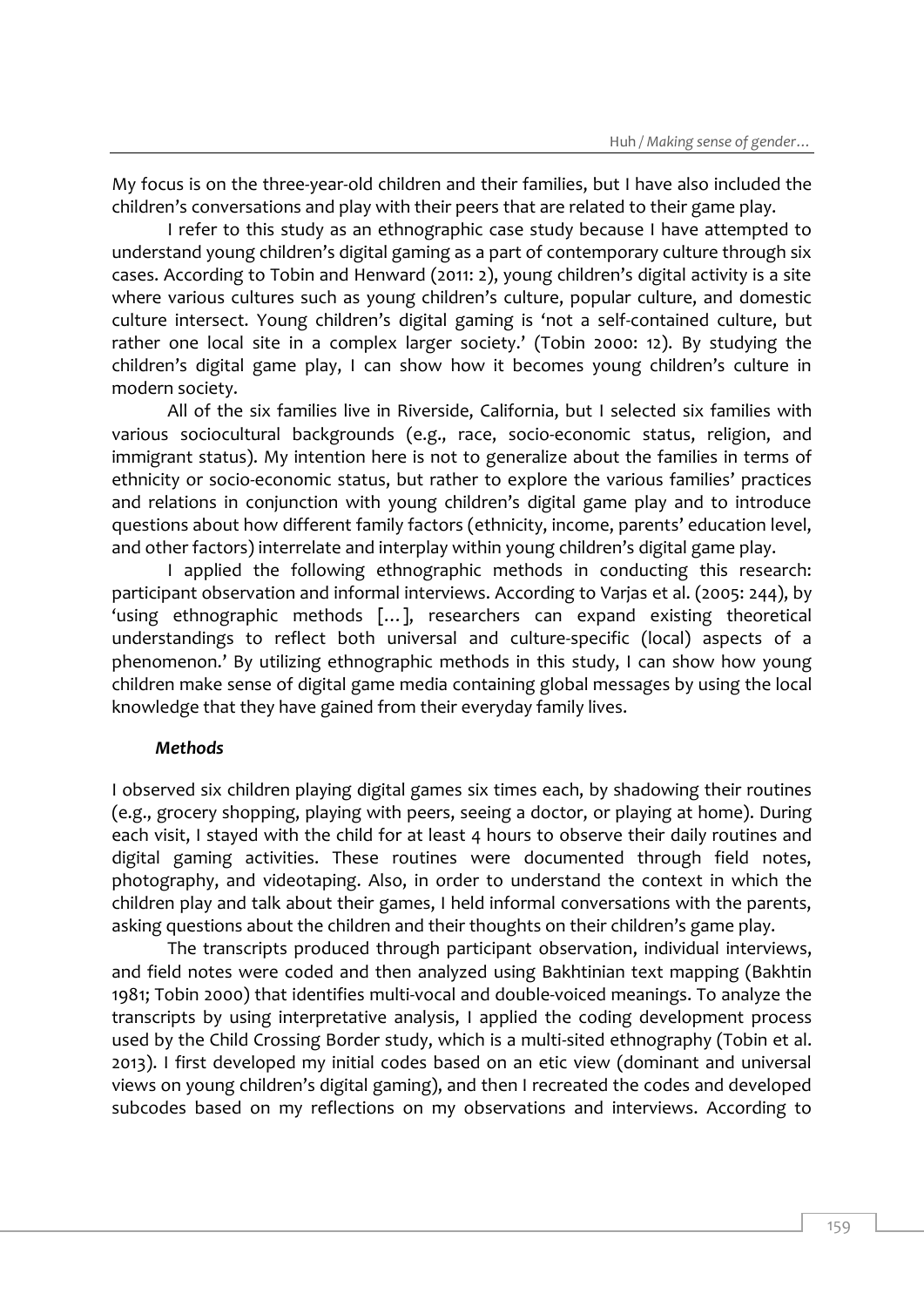Varjas et al (2005: 244), using both etic and emic views a researcher can ensure 'cultural specificity while maintaining focus on universal elements'.

## **Findings**

In this section, I have carefully selected a few conversations, interviews, and events with four children (Chan, Amy, Lin, and Mia) and their mothers (Eunsook, Hwa, and Kelly) as representations of young children performing gender during their game play. In the descriptions of the conversations and events, I trace out the words spoken by the particular children and their mothers living in a local community but affected by the larger societies by following the insiders' point of view (emic), not by systemically organizing or categorizing them.

As a starting point for understanding the children performing game characters in their everyday family life, I illustrate the mothers' views on digital games and how these views are different from their children's views in order to initiate discourse questioning the contemporary digital divide discourse. I also present a selection of events that I observed during which the young children talked about and performed their game characters in order to understand how they make sense of their everyday roles as boys or girls through their game play.

## **Talking about digital divide: Stories of Eunsook and Lin**

You know . . . I have learned . . . you know . . . my major was food and nutrition in college. So, I had to learn some family studies, too. From that experience, in my mind, I came to conclude that, 'Hmm, games are not good for education.' It came from my education in Korea. So, I grew up with that kind of thinking . . . I cannot talk about games because I do not know anything about them. I don't know about games at all, but . . . My husband often tells me, 'This game is fun. The boys should play like this. Playing with a sword . . .' But um I feel it looks . . . violent. (Interview with Eunsook, May 30, 2012)

Following Bakhtin, Tobin (2000) points out that the meaning of every discourse is contextual. This means that understanding the context is essential for a researcher to understand the meaning of the discourse made by a participant. This includes not only understanding the moment in which the utterance is made but also understanding the participant's past experiences that may have contributed to the participant's thoughts and identity. Eunsook is an immigrant parent from South Korea. Different from her children (Both Chan, age 3, and Jun, age 7, were born in the United State), most of her childhood memory and educational experiences were made in Korea.

As Eunsook repeatedly spoke the words "you know", in the beginning of her conversation, she invited me to get into the context that we share. It was her utterance, but once I shared in the conversation, the phrase took on a co-created meaning, involving both of our shared experiences. Having a similar cultural and educational background as Eunsook, I was able to empathize with her and understand her thoughts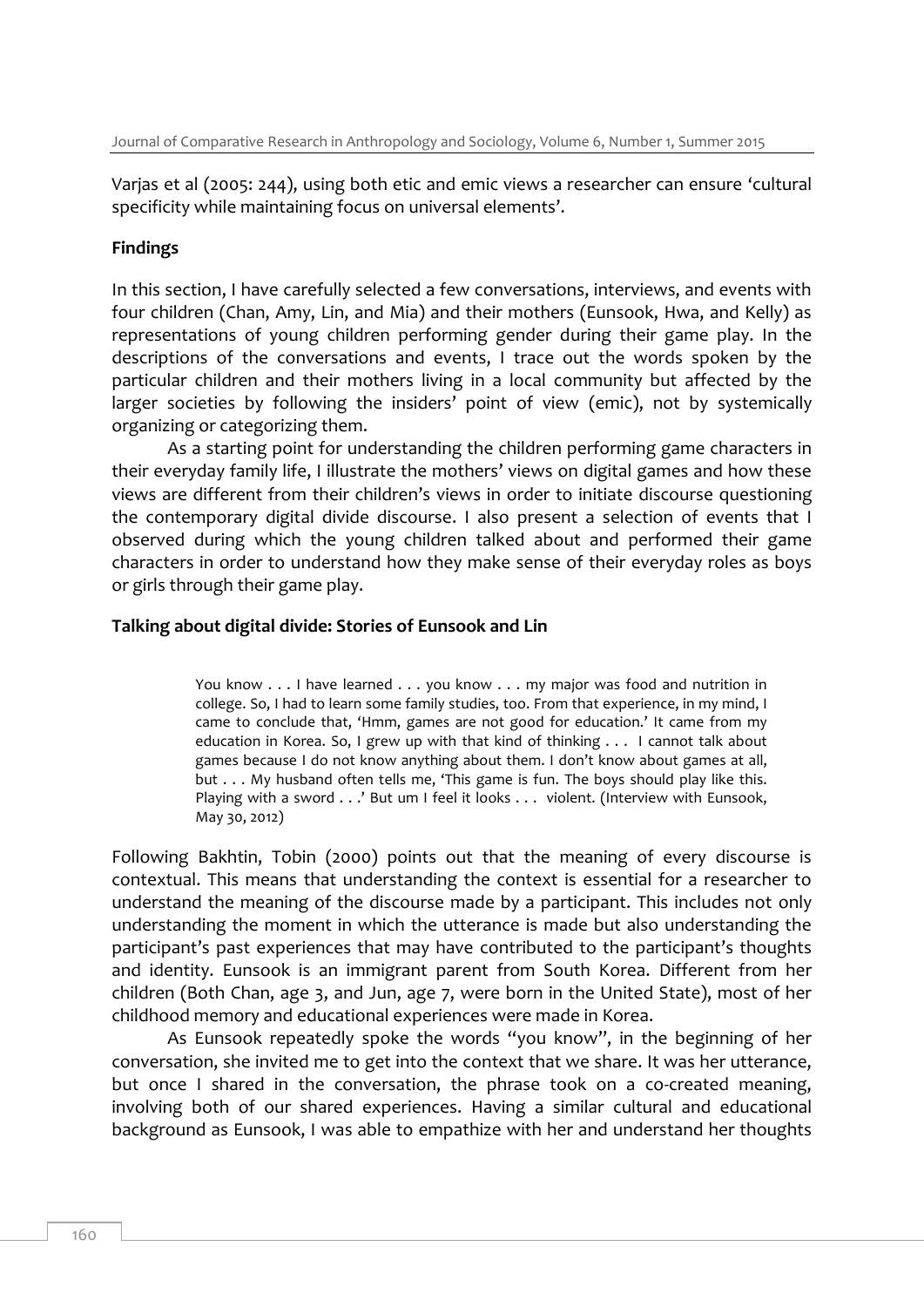on digital gaming. Even as a researcher of young children's digital games, I often find myself asking my husband to stop his gameplay, saying, "Do not play the game that long! It's not good for you and our son's education." Eunsook has learned that digital games are bad, but she has barely had the chance to play digital games or to figure out what might make digital games bad on her own.

I remember that when I was young, in the 1990s, I often saw my friend's younger brother playing *Super Mario* with his Gameboy. At the time, I always wanted to play it, but I never asked him if I could play the game because I thought that the game was not for me, but for boys. The room decorated for a boy, my friend's indifferent attitude toward his game play, and my past experiences all stopped me from asking him to play the game with me although the three of us often played together. These types of stories and experiences are not uncommon among women like Eunsook and myself. Most of the mothers in my study grew up without experiencing games by themselves because of the predominant discourse in which digital games belong to boys. This has led to more mothers with anxiety about their children's game play than fathers.

However, the fears of these mothers, who are actual consumers in the digital market, do not stop their children's game play. In *From Barbie to Mortal Kombat,* Cassell and Jenkins (1998) explain the growing digital game market, especially for girls. With a rise in the application of feminist theories in digital game studies and digital game industries seeking new consumers, digital games targeting girls have become increasingly popular (Cassell and Jenkins 1998). Cooper (2006) argues that there still exists a digital divide in terms of gender norms between boys and girls, which gives girls anxiety about digital technology because of the social pressures of the past, but I found that this anxiety presents itself in different ways than the anxieties of mothers concerned about their children's digital game play. Girls playing games on a daily basis now is nothing special or new, and I did not find any instances of the girls having been discriminated against regarding their game play or gender.

The young girls in this study did not display any anxiety about using digital technology, contrary to Cooper's argument. According to Hwa, along with her piggy bank, Lin's iPad is something that she wants to protect and keep away from bad guys, not at a thing to be afraid of:

> Hwa: When she saw the police, she asked, 'Where are they going?' If someone breaks into our house, She knows what to do. Just dial 911. Hwa: If a bad guy comes in what do you do? Lin: Why do they come to our house? What we do is simple . . . Hwa: They might come to take your iPad or your piggy bank . . . if a bad guy comes in what are you going to do? Lin: Call the police. Hwa: What number are you going to dial? Lin:  $91!...$  when the bad guy comes in, I will use the baseball bat  $...$  I am going to fight with them. Hwa: No . . . (Conversation, August 23, 2012)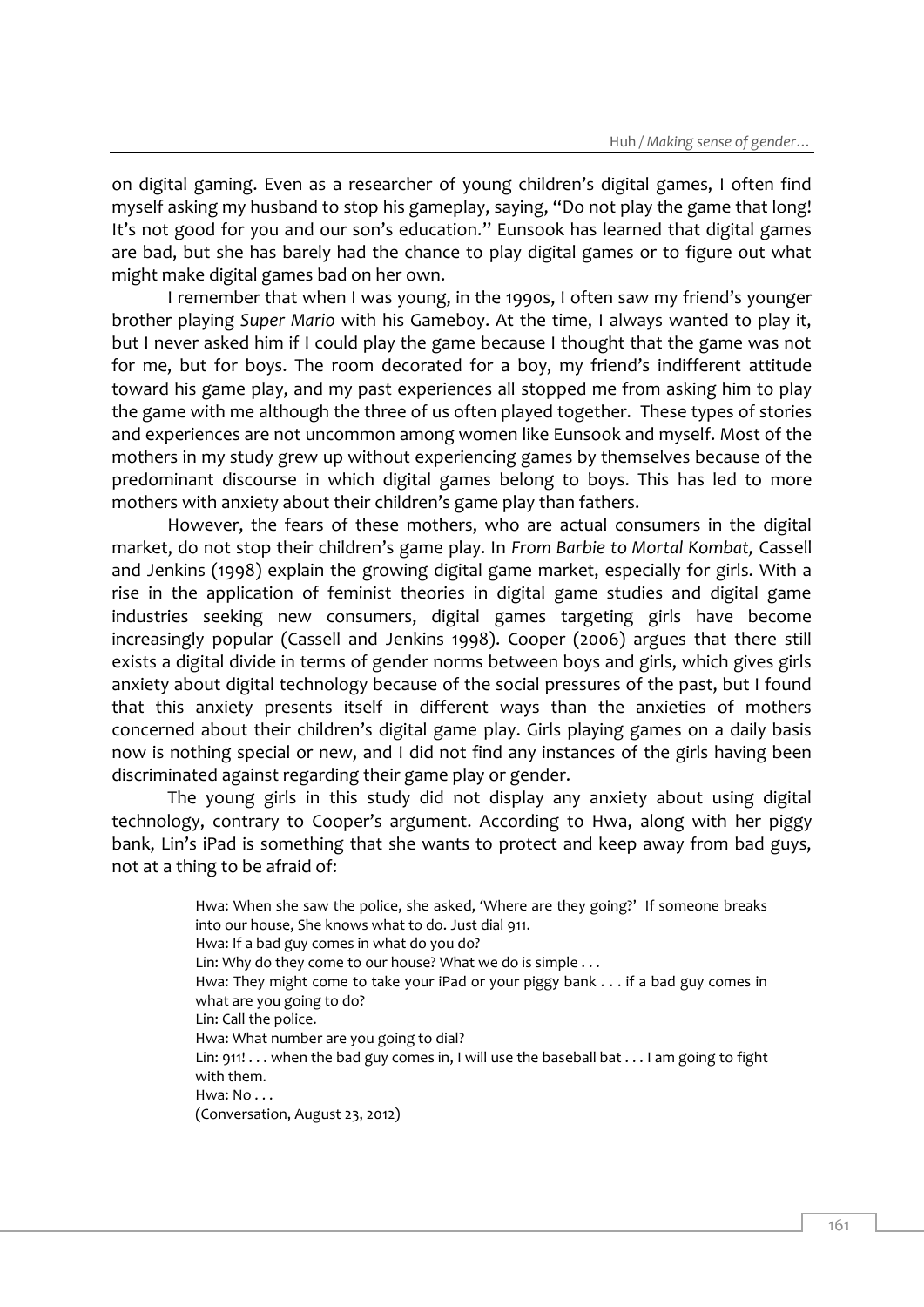Clearly, the matter of simply playing digital games is not sufficient to explain how digital games might disempower young girls as they play. These young girls did not display any fear of using their game players, and they fought to keep their game players from their brothers, unlike the behaviors described by Eunsook and myself from the past. Playing digital games is no longer only a boys' thing. Today's children play games regularly.

Nevertheless, there still exist criticisms of digital games as many see them as a space where stereotyped gender roles are easily reproduced and reinforced (Walkerdine 2006; Bryce and Rutter 2002). Now, it is more of a matter of how the game is used rather than whether or not a girl is able to play a game.

## **Chan performing game characters to survive as a three-year-old boy**

According to Tobin (2000), when children talk about their games and digital media in general, they rehearse and perform gender roles. In other words, when children talk about digital games, it is easier to see how they view and perform their different gender identities, and how the digital games play a role in this process. For example:

> Jun: Chan likes *Mike the Knight*. Youn: I want him to play a new game. So . . . [opening the *Dora the Explorer* webpage] Ashley: Wow . . . *Dora the Explorer*? Haha . . . Youn: This! Ashley: *Mermaid Adventure*? I think that Chan really, really dislikes this. This is for a baby girl. Dora is girls' stuff. Jun: Chan likes *Mike the Knight* [game series]. Ashley: Dora is so girly. (Conversation, July 3, 2012)

*Dora the Explorer* was originally a popular animated television series that has since been made into various versions of digital games targeting young children. The main story of these games is similar to the television show, which involves Dora, a young Latina girl, traveling around the world with a monkey as she completes various missions along the way. *Dora's Mermaid Adventure* (Viacom Media Networks 2013) is one of the online games available on Nick Jr.'s website, and in this game, Dora explores the sea as she becomes a mermaid. I chose this game for Chan because Eunsook suggested that I find some games on the educational game site *Nick Jr.* and I heard that Chan had never played the *Dora the Explorer* game series. The game that I picked seemed fun to play because it was designed to be played like *Super Mario* (Chan's favorite game), so I imagined that it would be less boring than the other commercial learning games which purposes are mainly not for entertainment but for education. I did not intend to choose the game for Chan to make him and his peers talk about gender related issues, but I accidentally involved some children in the discussion of what games are for boys and what games are for girls as I suggested that he play the game.

In the discussion above, the two girls (Jun and Ashley) talked about games for Chan. When I tried to introduce *Dora's Mermaid Adventure* to Chan, they discouraged me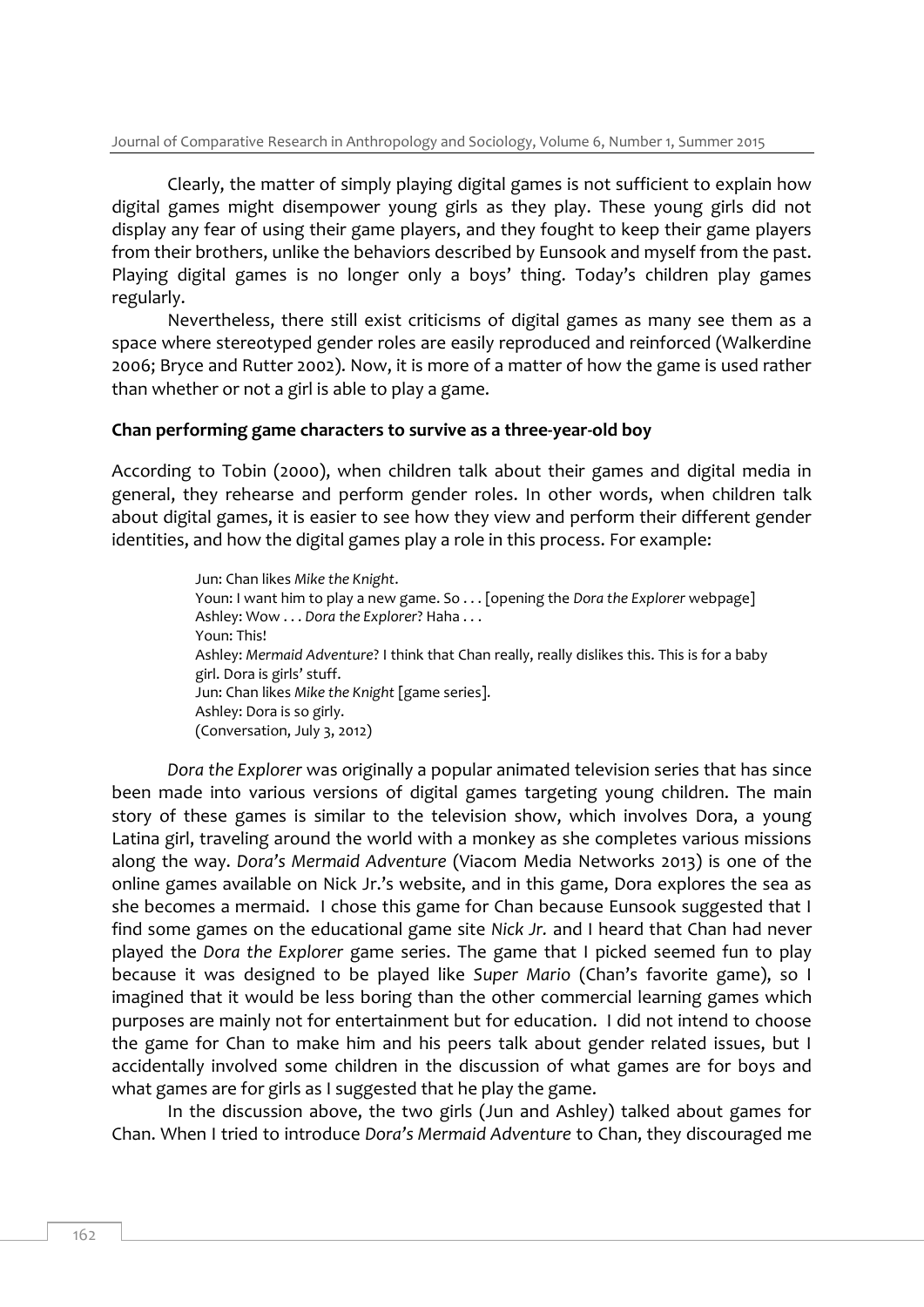from doing it by providing their own rationale. First, they pointed out, *Dora the Explorer* game series are not for boys but for girls. When I clicked on the website, it made Ashley laugh. After that, when I clicked on *Dora's Mermaid Adventure* among the available games and she stressed that what I was choosing for Chan was wrong by repeating the word "really." According to Tobin (2000), the repetitions of the word can be the sign of exposing the double-voiced discourse in this situation. One could say that it was only Ashley's argument, but it was double-voiced, reflecting dominant discourse in a larger society following Bakhtin. To support her argument, Jun also suggested that I pick another game (i.e. one of the Mike the Knight game series) for Chan. Chan was invisible in this conversation, but I could say that he also participated in the meaning making process as a listener, and both Ashley and Jun's utterances have affected Chan's game selection.

*Mike the Knight* is a popular animated television series with an adventure story in which Mike acts as a knight, like his father. In the game Mike goes on trips with two dragons, just like Dora does with her monkey. I have seen Chan playing the game many times, and instead of playing *Dora's Mermaid Adventure*, Chan chose one of the *Mike the Knight* games to play right after our conversation. Chan, like the two girls, selected a specific game character to make sense of his gender identity. According to West and Zimmerman (1987: 142), this process of selecting a correct game as a boy or a girl can be a part of the gender recruitment process, which is "a self-regulating process as they begin to monitor their own and others' conduct with regard to its gender implications." Chan is not only playing the game, but also making sense of his gender identity during his game play.

Also, according to Tobin (2000), this behavior is not just a rehearsal for adulthood, but rather a serious and meaningful performance by a three-year-old boy. As one of the girls pointed out, *Dora's Mermaid Adventure* is too 'girly' for Chan. There are no male characters in this game, and everything is related to girls, including jewelry, necklaces, and stars. On the other hand, Mike is a knight. He gets along with dangerous dragons, and he proves his courage and power as a man throughout the game. The children have to find games in which they can perform their gender, allowing them to be accepted by their peers.

By just selecting game that feels right for them, as a boy or a girl, young children seriously interpret and then represent these game characters in their real lives as they perform their gender. This is done not just through imitating the game characters, but also in a way that makes sense for the child as he or she expresses gender during everyday life. This became clear as Chan helped his mother water the tomatoes in their backyard:

> Eunsook: Wow! The tomatoes are getting bigger, aren't they? Can you water them, please? [Chan waters the tomatoes using his squirt gun.] Wow . . . Good Job! What game are you going to play? Are you going to play the robot game? Robot? Chan: Yes! [squirting the water into a bucket with his squirt gun] Eunsook: Wow! Super Strong! Good Job!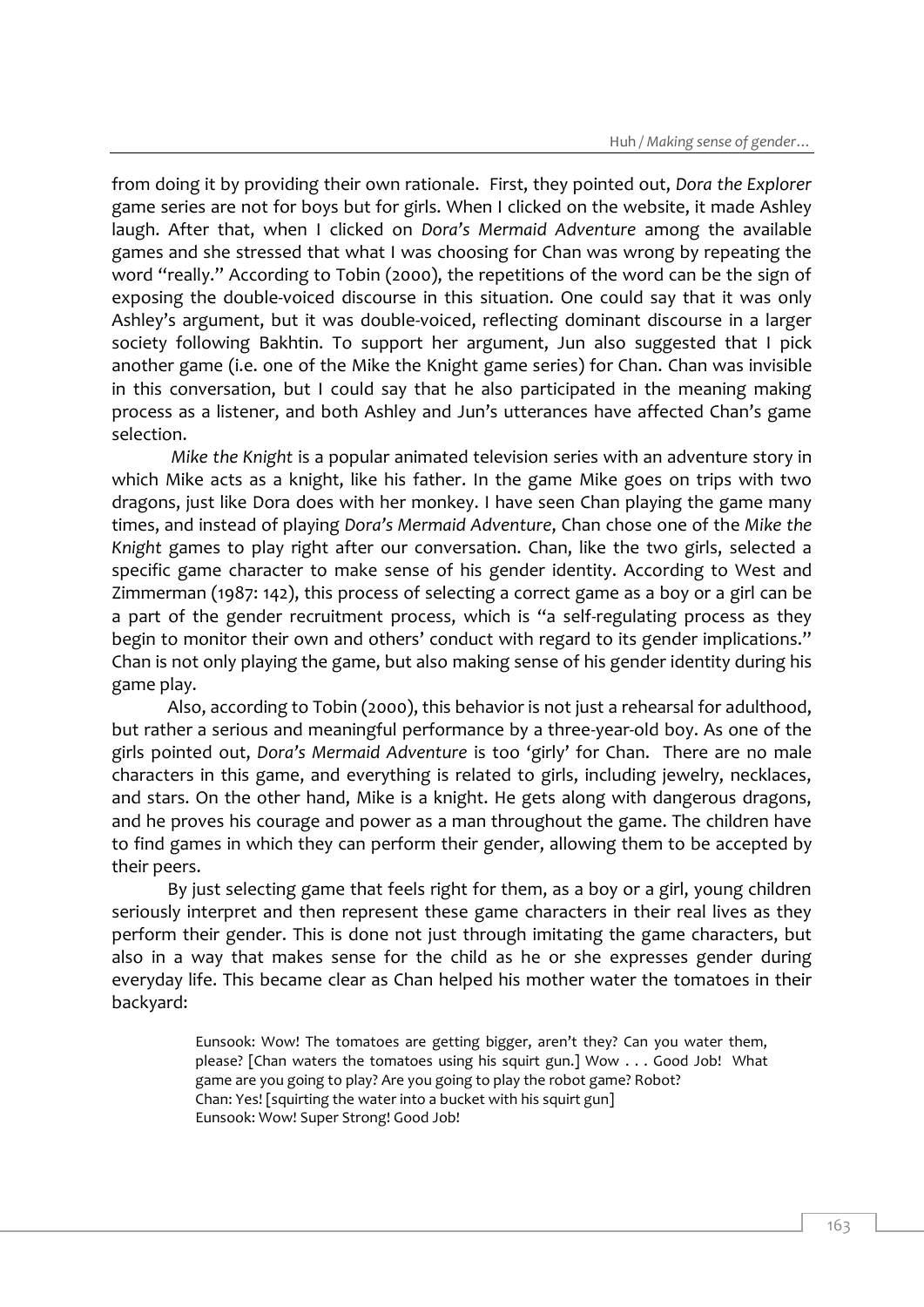Chan: [smiling and looking up at his mother proudly] Yo-ho! [squirting the water] Mommy! Chan is super strong. Eunsook: Wow! Super strong guy! Wow! Good job! (Conversation, June 7, 2012)

While Chan watered the tomatoes with his squirt gun, he pretended to behave like a robot in his favorite game. Then, Eunsook responded to him positively by saying "Wow! Super strong! Good job!" and Chan cited his mother's words again to assure her that he did a right thing. Tracing out their conversation, we can find that there is a mind transformation of Chan from a three-year-old boy to a super strong guy, which his mother reinforced by saying 'super strong guy'. Although the robot character that he performed does not represent a certain gender or explain what a grown-up man means, Chan and his mother applied the character to deal with their real life situation. The robot game itself does not force him to be a strong male man, but his interpretation of the game character and the people around him interplay to contribute to his performance of the game character in his real life.

In another example of this behavior, Chan and his sister had two friends, Tom (age eight) and Ashley (age eleven), over to their home to play. When they arrived, Chan followed Tom around and watched him. Tom showed his Nintendo DS to Chan, then took out the stylus from the DS, touched Chan's toy, and rolled it from Chan's head to his chest. Chan imitated this behavior, then stood up on the sofa:

> Chan: [standing up] Super strong. Tom: No! [climbing onto the shoulder of the sofa and standing] Chan: What? Tom: I am really super strong. Chan: No . . . [climbing up like Tom] I am super strong! [jumping down from the sofa] I am super strong. [raising his hands] Heehaw . . . Heehaw . . . [running around the living room] Chan: [moving towards Tom] Super strong! [Tom pushes him and he turns around. Super strong! [jumping on the sofa] Super strong! [Tom opens his Nintendo and faces it toward Chan like a weapon] Ashley: What are you doing Chan? Chan: Super strong! Ashley: Super strong? Tom: [wrestling with Chan] I want your toy! [grabbing Chan's toy sword) Chan: Heehaw . . . [turning toward Ashley and clenching his fists like a super hero) Ashley: Chan! If you touch this [pointing toward a toy car], you get stronger. Chan: [jumping down from behind the sofa and grabbing his sword] Heehaw! (Conversation, July 3, 2012)

Tobin (2000) said that to understand the deeper meaning in children's talk about digital media, we need to find what things remain unsaid in the conversation; we have an obligation to answer, although the words or gestures used to answer the utterances of another can never be completely adequate, because the meaning of these utterances is inherently double-voiced, contradictory, and unfixed. There was no mention of a particular game in this scenario, but looking at the children's performances, there were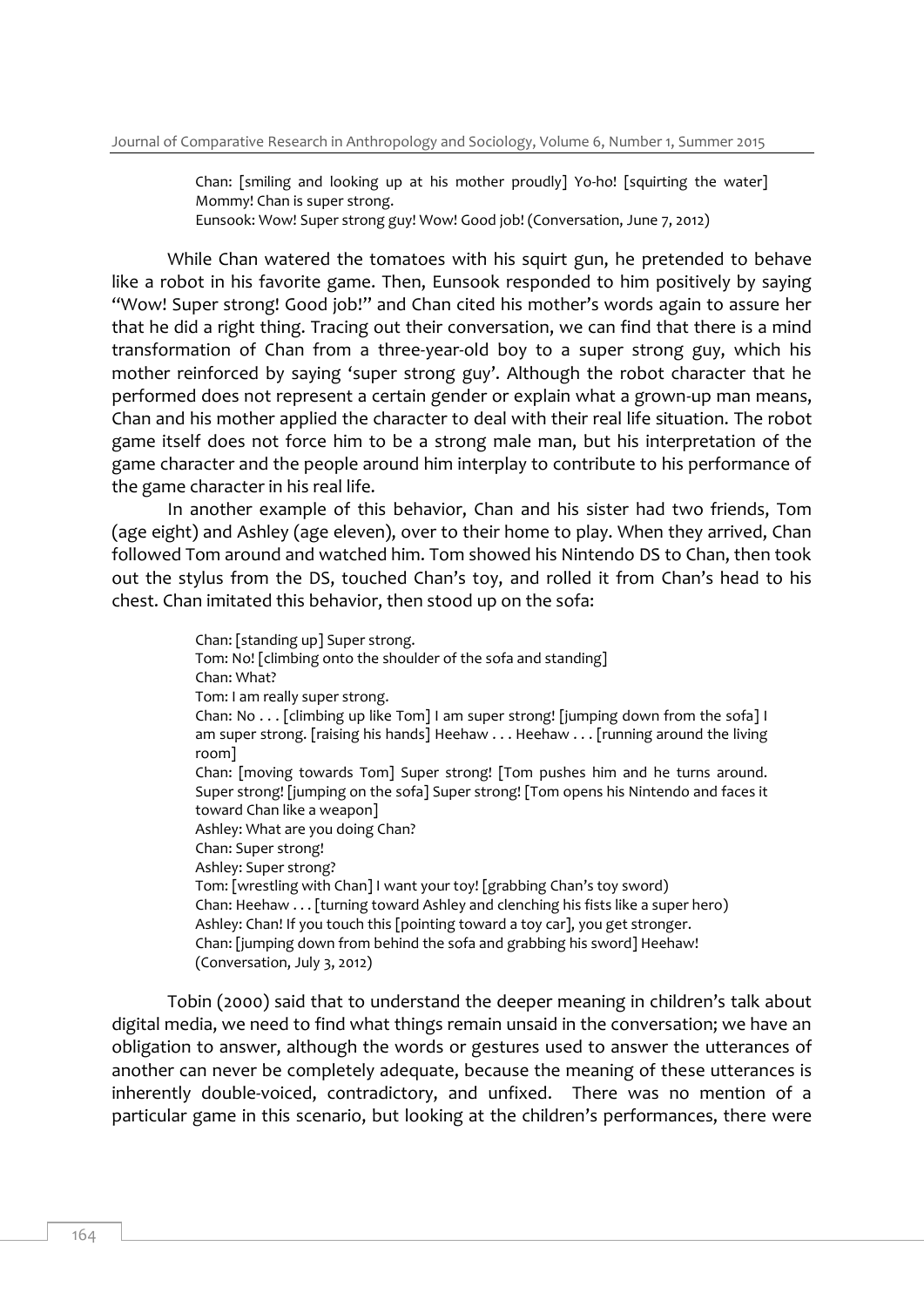many stereotypically gendered characteristics displayed that may come from the game characters that the children know and love.

From my point of view as an audience in this play, Chan was the main character who had to defeat his enemies. He needed to show his power to the enemy (Tom) as he climbed up the sofa, raised his hands, and jumped down from the sofa. He needed to continually prove that he was both more powerful and a more strategic fighter than Tom. Tom also acted out his character as he continued to challenge Chan. They attacked and counter-attacked as men. On the other hand, Ashley, the only girl in the scene, did not engage as a warrior in the fight, but instead, she served as a wise woman, trying to give Chan advice that might help him to defeat his enemy. They did not directly explain their roles to me, but the entire context and the children's bodily movements and gestures allowed me to understand what they were trying to show as an actor or actress in this play.

This situation, dominated by the boys, showed the children's desperate efforts to be seen as strong men. Tobin (2000: 54), points out that 'the reality of these boy's lives is that they spend most of their childhood under the control of women,' leading to 'their performances of masculine swagger'. Chan spends his most of time with his mother and older sister, and he has to obey his mother's authority. As he pretended to be a robot or to perform like some masculine character from his games, he displayed a meaningful sense of power, although temporary.

## **Girls' game play: The stories of Mia and Amy**

While the young boys played boys' games and performed male behaviors, the young girls also displayed typically female behaviors as they mimicked their mothers. In a way, as the girls played the games, they took on their mothers' roles by taking care of pets, feeding others, and cleaning their rooms. They seemed to be serious and hard-working while playing these games, using voices and gestures to mimic their mothers' behaviors.

However, this type of representational play in digital games can be dangerous as it may encourage misrepresentations of what women should do or how women should behave. Mia likes popular princess characters, like the other girls in the study. According to her mother, she changes her outfits many times on a daily basis, and she likes to play princess games such as *Disney Tangled* (LeapFrog Enterprises, 2012) with her Leapster Explore. Mia is biracial. Unlike her Caucasian mother, she has dark skin and curly hair. However, Mia does not own any games with princesses that have dark skin or characters from different ethnic backgrounds. Both the princess characters and her mother are white, but Mia is not. I was not able to identify the ways in which these game characters might affect her in terms of her perceptions of beauty, but I could see that Mia desperately tried to look pretty as she wore Barbie dresses or decorated her princess game character with flowers and jewels. Here is an example of how she presented her idea of beauty:

> [Mia goes to the television shelf and then takes a DVD out of the shelf] Mia : I wanna watch this.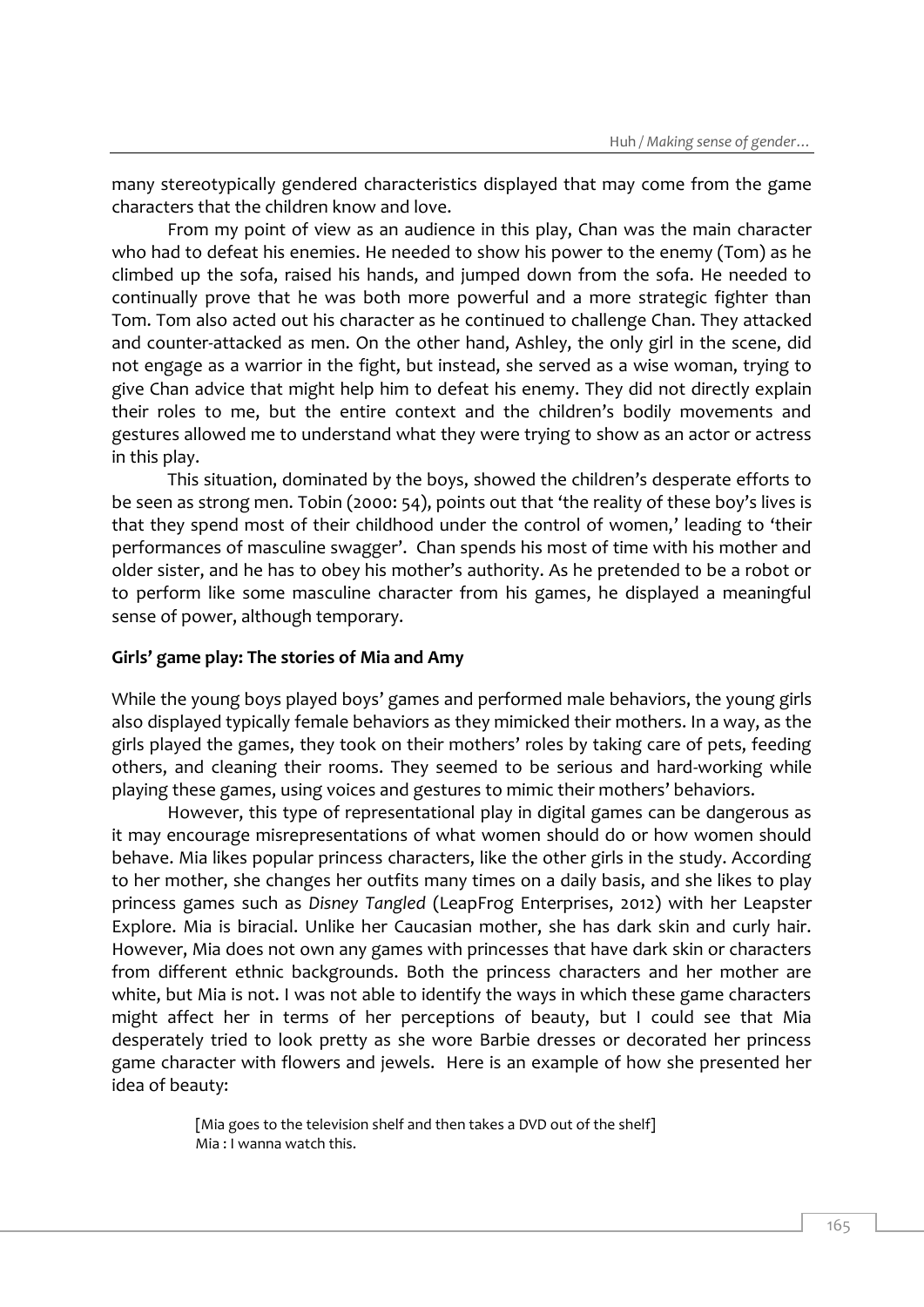Youn: What's this? Let's see. . . Barbie? What's the story about? Mia: Barbie and ...[Nutcracker] He is a nutcracker. Look at ...Isn't that pretty? I feel I am watching... Cris: She likes a princess. Youn! I like the video game, Angry birds. I always wanna play it.

Mia: I always...I always...Love this one.[points at the Barbie on the DVD cover] Cris: She likes watching TV.

Mia: I like watching TV, too. Oh! That [the Barbie] looks just like you.

(Conversation, October 26, 2012)

Mia told me that she likes princesses while her brother said that he likes the *Angry Birds* game (Rovio Entertainment, 2009). This can be an example of gender differences in children's game selection. However, I focused more on what she said at the end of the conversation. Mia said 'Oh! That looks just like you.' She thinks that Barbie is pretty, and that the Barbie looks like me. Where is this idea coming from? What makes her think that I resemble the Barbie more than her wearing a princess dress? According to West and Zimmerman (1978: 135), such sources like the Barbie character may "describe the sorts of behaviors that mark or display gender, but they are necessarily incomplete." To complete the process of making sense of gender, Mia needs to interpret the popular figure and apply or modify the concept "as the occasion demands" (West and Zimmerman 1978: 135).

Furthermore, by playing games that allow them to rehearse their mothers' roles, these girls are able to experience having other people around them under their authority. For example, as Amy was watching her mother's cooking, she mimicked her mother's behavior towards me:

> Amy: [stepping on a chair to watch her mother's cooking] What is that mommy? Can I stir? Can I stir? Kelly: Just for a second. There you go. Look at what you do. Keep it down. We are making donuts. Amy: Wow . . . Do you wanna eat a donut? [turning toward Youn] Youn: Yes. Please . . . Amy: Mommy! She wanna eat a doughnut. Mommy . . . Kelly: Yes. You need to cook first. Amy: When the donut is done. We can eat it. Kelly: Ok! Good job! Amy: Can I um . . . Can I do that one? Mommy? Can I do that one? Mommy? [touching the measuring cup] Kelly: Hold on baby. No! No, no, no, no . . . You have to be careful. The computer is right there ok? Amy: This is hot. This is too hot. Kelly: You have to be very careful. The computer is right there. Amy: Mommy . . . Can I show it mommy? Mommy? Can I do that? When you do that, I can't. Remember we did um  $\dots$  on the computer?  $um \dots um \dots um \dots um \dots$  we did a ... um ... um ... we did um ... um ... we did um ... um ... um ... glass computer. Kelly: Last time you were here she splashed the computer. Youn: She really likes to cook, even in the game. Kelly: Games, too? Amy: Can I do it now Mommy? Mommy?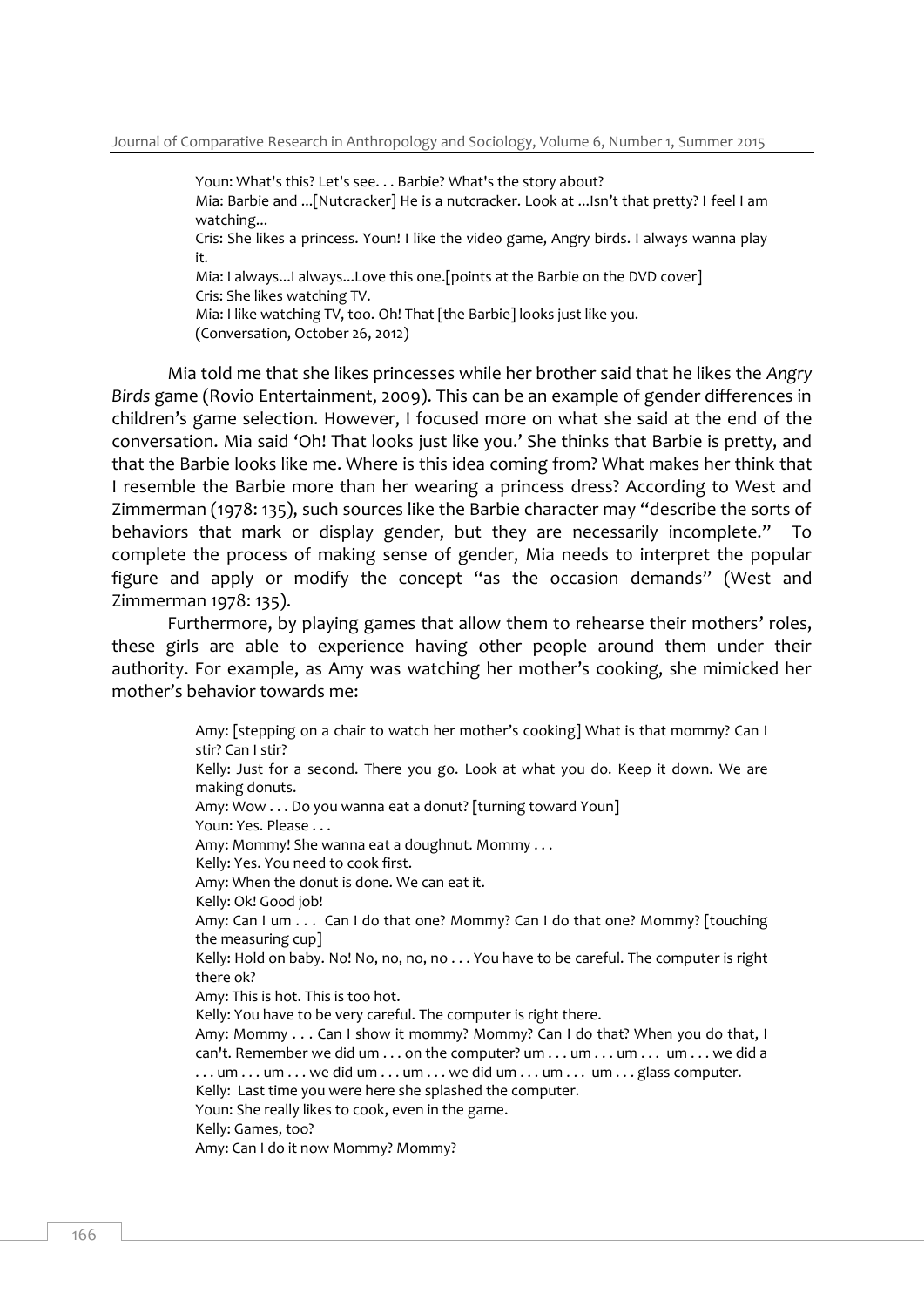Kelly: I need these in the oven. It's getting late. Amy: Can I do it? Kelly: No! Amy: No? Kelly: Ok! Here . . . but listen! No whining. Get your hair out of the food. Amy: Can I lick this one when I am done Mommy? Kelly: Thank you. Ok. Let go. Amy: Can we play now? [turning toward me] In my room? (Conversation, September 18, 2012)

Like her mother, Amy really likes to cook, but in her real life, her mother dominates the kitchen, and she needs to follow her mother's instructions if she wants to participate in cooking time. It seems that Amy does not have any power in relation to the cooking. What she can do is to listen to her mother and use some tactics to negotiate with her mother in order to gain access to the cooking tools. On the other hand, in the game space, Amy is more powerful in that she can control the space and the tools for cooking.

According to Bryce and Rutter (2002), digital games play a role in reinforcing stereotyped gender roles for children, but it is also possible that the children's activities with digital games may be used to contest and resist their reality as young boys or girls. In the case of Amy playing cooking games, the games might imply that cooking is for girls, not for boys as they are filled with pink objects and girl characters. However, looking at the entire context in which her cooking play is generated, these games are more likely to offer Amy an experience of being in power as she is able to control the variables in the digital kitchen.

Her tones and gestures resemble her mother's while she plays the games. When someone is around her and wants to play with her, she speaks to the person in her imitation of her mother's voice, and she commands to the guest to follow her instructions. During the game, she is the commander, more like the typically masculine characters in various games, although she still operates in a typically feminine environment in the game, based in the kitchen.

For Tobin (2004), the scariest part is not the explicit messages which directly require being a super strong robot or taking a mother's role, but rather the abstract images of an ideal family, woman or man, and child which might be mingled into their preexisting anxieties and prejudices, and then reinforced by the children's lives. Young children know that a bad guy robot is not real and something to make fun of, but for them a princess with light skin in the game is something to desire and want to be, or even to make them frustrated.

## **Conclusion**

This study explores very young children performing game characters in their everyday family life. Even three-year-old children are able to select their own games and play them on a daily basis. Certainly, digital games are no longer exclusively boys' activities; they are now a part of a broader culture of young children in modern society. There have been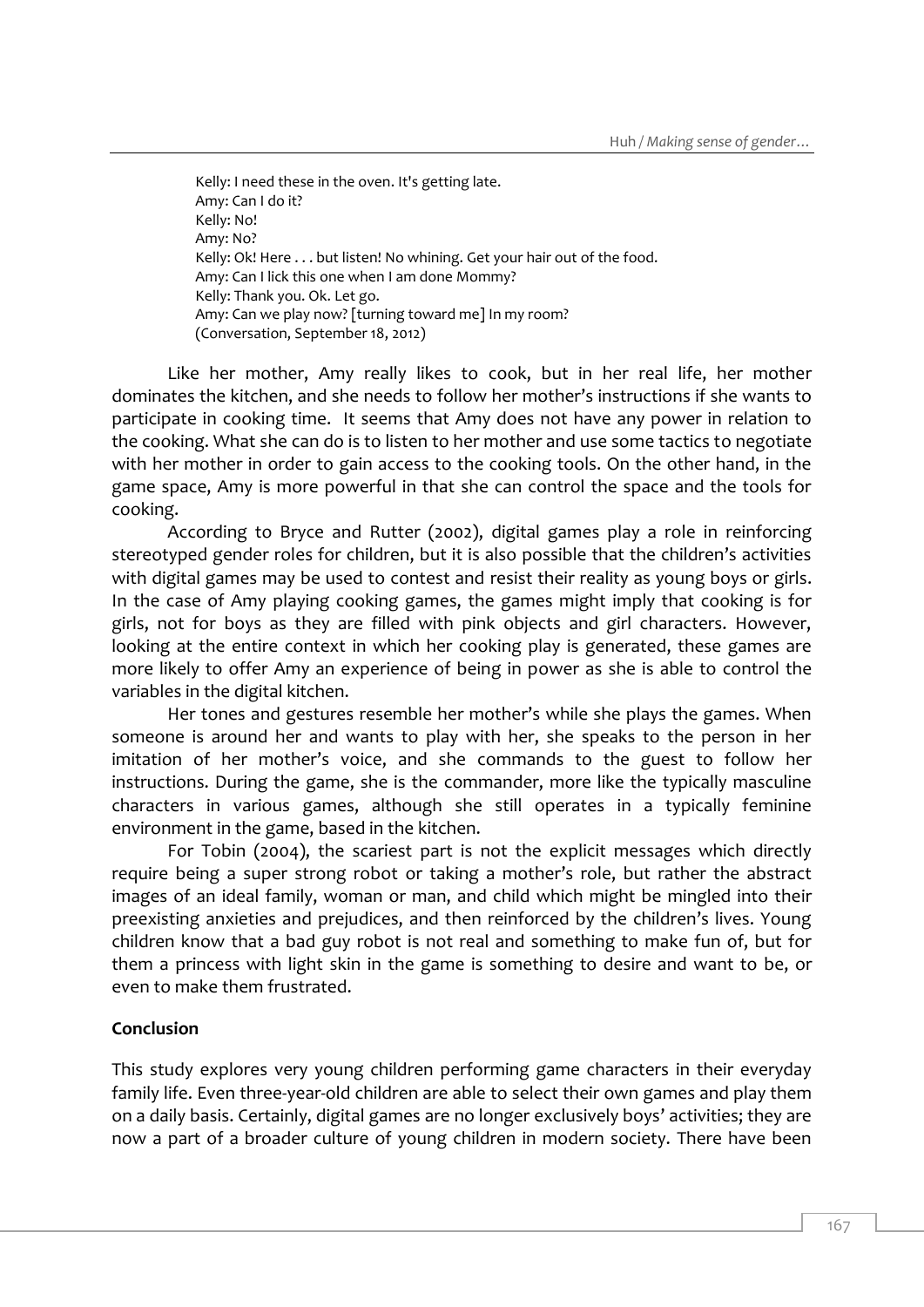ongoing debates about the digital divide between boys and girls (Cooper 2006; Goldstein 1994; Provenzo 1991), but this study shows that gender differences in children's digital game play cannot be explained with the simple matter of digital equipment availability or game software mostly designed for boys. Unlike their mothers, three-year-old girls incorporate digital games as play in their everyday lives.

Digital games affect young children; young children use game characters as a source for spontaneous play and conversations with peers. Digital games encourage young children to take the role of boys or girls as they present gendered characters. However, I argue that young children performing their gender during their game play, should be understood within the context of their everyday lives. Young children make sense of gendered game characters by using their preexisting knowledge gained from their personal lives (Tobin 2000). As West and Zimmerman (1978: 135) argued, popular culture can be a powerful source for young children to construct their gender identities, but it waits for their interpretation and modification "as the occasion demands". Therefore, without considering young children's everyday experiences we cannot understand the meaning of the performance of the boy swaggering like a robot in front of his mother and the girl ordering like a commander during her game play.

Tobin (2000) points out the need for empirical studies on young children's game play beyond game content analysis in order to understand how digital games function in young children's' lives. The three-year-old children performing game characters and their conversations regarding digital games show that digital games have the potential to affect young children positively or negatively, but they also reveal the dynamic interplay between young children's local experiences and ideological messages from digital games on young children's perceptions on gender.

Therefore, this study suggests the need for empirical studies of young children and digital games to understand how digital games and the local experiences of young children are interrelated with their game play as well as how they play a role in young children's perceptions and performance in their everyday lives.

## R E F E R E N C E S

- Bakhtin, M. M. (1981). *The dialogic imagination Four essays.* Trans. Emerson, C. & Holquist, M. In Holquist, M. (Ed.) Austin, University of Texas Press. (Original work published 1975).
- Bakhtin, M. M. (1986). *Speech genres and other late essays*. Trans. McGee, V. W. In C. Emerson, C. & Holquist, M. (Eds.) Austin, University of Austin Press. (Original work published 1979).
- Bryce, J., & Rutter, J. (2002). Killing like a girl: Gendered gaming and girl gamers' visibility. In: Mäyrä, F. (ed.), *CGDC. Proceedings of the computer games and digital cultures conference* Tampere, Tampere University Press, pp. 243-255.
- Buckingham, D. (2007). *Beyond Technology*. Cambridge, Polity Press.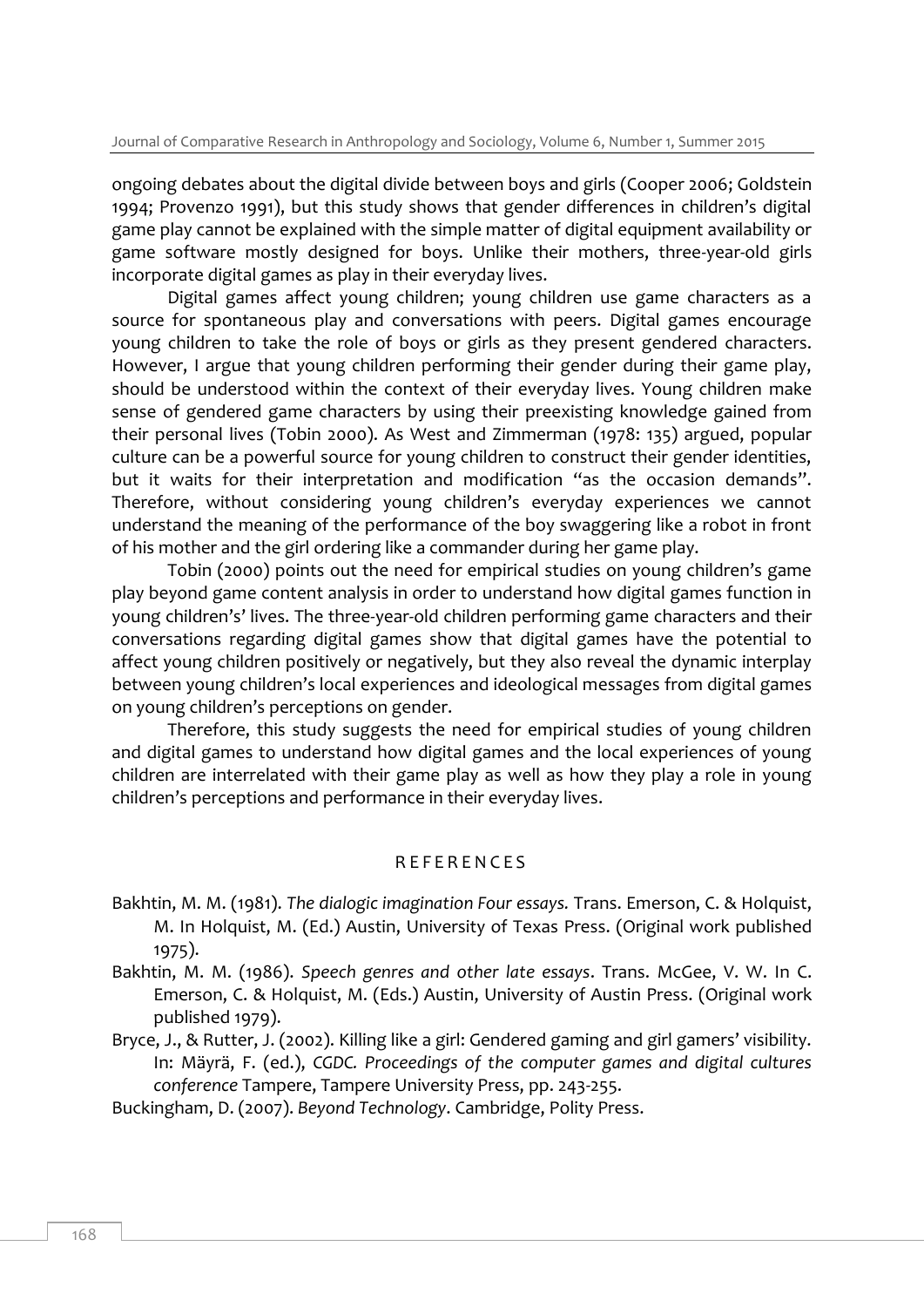- Cassell, J. & Jenkins, H. (1998) Chess for girls? Feminism and computer games. In Cassell, J. & Jenkins, H (eds.) *From Barbie to Mortal Kombat*. Cambridge, The MIT press, pp. 2-45.
- Cooper, J. (2006) The digital divide: the special case of gender. *Journal of Computer Assisted Learning*, [Online] 22, 320-330 Available from: doi: 10.1111/j.1365- 2729.2006.00185.x [Accessed 3oth March 2015].
- Dill, K. E. & Thill, K. P. (2007) Video game characters and the socialization of gender roles: Young people's perceptions mirror sexist media depictions. *Sex roles*, [Online] *57*(11- 12), 851-864.
- Dill, K. E., Gentile, D. A., Richter, W. A., & Dill, J. C. (2005). Violence, sex, race and age in popular video games: A content analysis. *Featuring females: Feminist analyses of the media. Washington, DC: American Psychological Association*.
- Goldstein, J. (1994) Sex differences in toy use and video game play. In Goldstein, J. H. (ed.) *Toys, Play and Child Development*. New York, Cambridge University Press, pp. 110-129.
- Huh, Y. J. (2014). What makes young children active game players; Ethnographic case study. *Proceedings of DiGRA 2014: <Verb that ends in 'ing'> the <noun> of Game <Plural noun>.* [Online]
- Jansz, J., & Martis, R. G. (2007) The Lara phenomenon: Powerful female characters in video games. *Sex Roles*, [Online] *56*(3-4), 141-148.
- Kafai, Y. B. (1998). Video game designs by girls and boys: variability and consistency of gender differences. In Cassell, J. & Jenkins, H (eds.) *From Barbie to Mortal Kombat*. Cambridge, The MIT press, pp. 90-114.
- LeapFrog Enterprises (2012) *Disney Tangled* [Electronic software] Platform (Leapster Explorer) Emeryville: LeapFrog Enterprises, Inc.
- Leonard, D. (2003). "Live in your world, play in ours": Race, video games, and consuming the other. *SIMILE: Studies In Media & Information Literacy Education*, [Online] *3*(4), 1- 9.
- Liberman, D. A., Fisk, M. C., & Biely, E. (2009). Digital games for young children ages three to six: From research to design. *Computers in the Schools*, [Online] 26(4), 299-313.
- Lucas, K., & Sherry, J. L. (2004) Sex differences in video game play: A communicationbased explanation. *Communication Research*, [Online] *31*(5), 499-523.
- Ostrov, J. M., Gentile, D. A., & Crick, N. R. (2006). Media exposure, aggression and prosocial behavior during early childhood: A longitudinal study. *Social Development*,  $[Online]$  15 $(4)$ , 612-627.
- Provenzo Jr, E. F. (1991) *Video kids: Making sense of Nintendo*. Cambridge, Harvard University Press.
- Rovio (2009) *Angry Birds*. [iOS game] Platform (I-Phone) Espoo: Rovio Entertainment Ltd.
- Tobin, J. (2000). *Good guys don't' wear hats.* New York, Teachers College Press.
- Tobin, J. (2004). The rise and fall of the Pokémon Empire. In J. Tobin (Ed.), *Pikachu's global adventure: The rise and fall of Pokémon* (pp. 257-292). Durham, NC: Duke University Press.